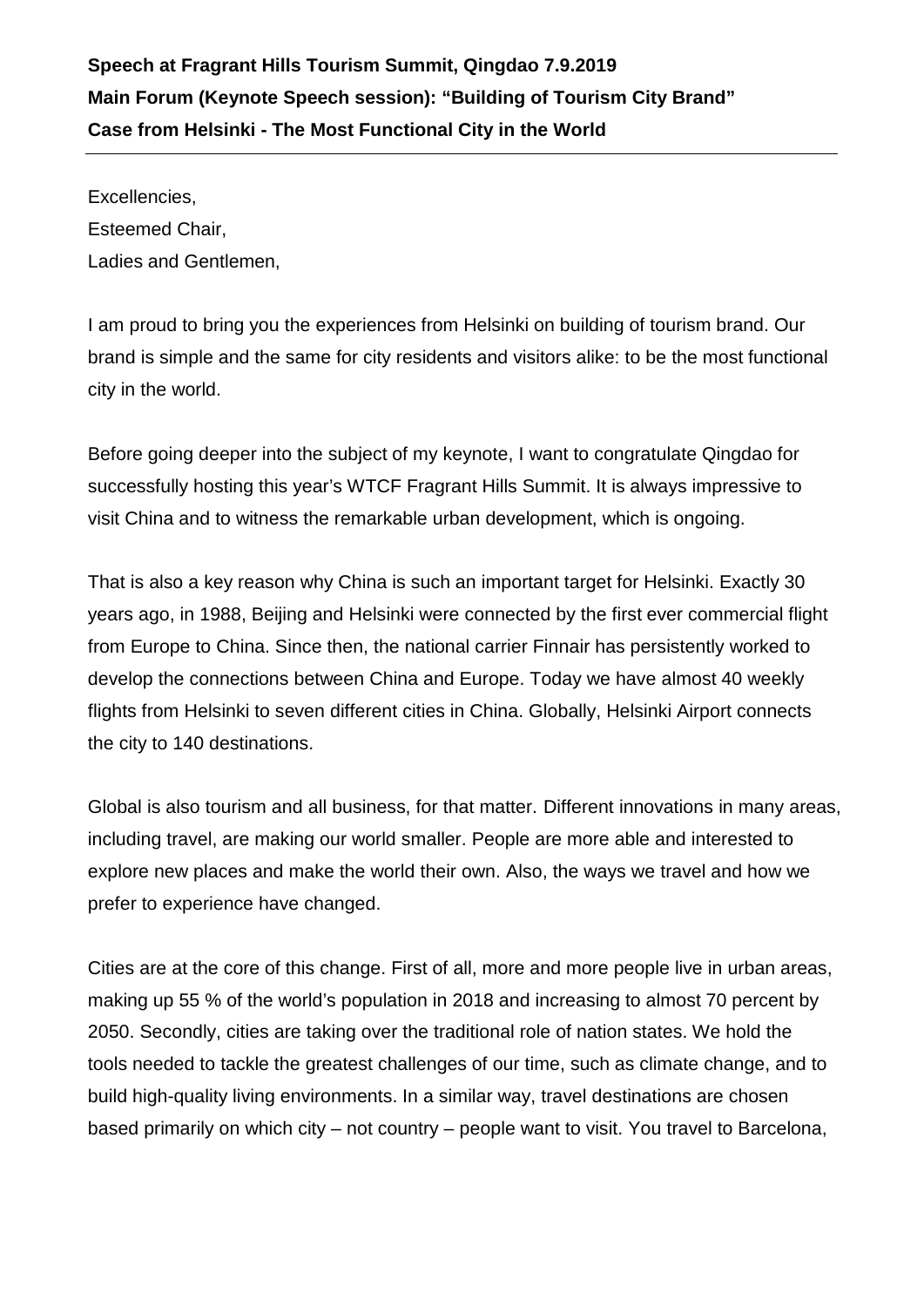not to Spain, fly to Qingdao instead of China, and to London rather than the United Kingdom, and so on.

The World Tourism Cities Federation is in the core of this new way of thinking. It is an important platform for the cities to connect, change thoughts and experiences, and learn from each other.

WTCF opened us a fantastic opportunity to work with the Chinese tech giant Tencent in order to develop smart travel services for Chinese tourists. From Helsinki's point of view, this co-operation has inspired completely new ways of communicating the city to Chinese audience as tech-oriented, innovative and highly digitalized city. More profoundly, it has also transformed the way we carry out city marketing and how we brand the city globally.

Our emphasis has shifted from marketing campaigns to digital development and provision of open data resources for third parties. Content, in this case reliable, curated place, event and activity data is the new marketing tool.

As the President of the Board of Helsinki Marketing Ltd, our official city marketing company, I have had the privilege to lead the change and witness the commitment and enthusiasm, with which the Sino-Finnish team has been working. This is the value of such networks, when peer-to-peer experiences are changed and people are working together for a common purpose.

Ladies and Gentlemen,

Qingdao has been ranked as the most liveable city in China. Helsinki, too, has regularly topped international surveys on liveability, happiness, education and literacy. These are all connected to functionality, how well the city works.

Therefore, Helsinki has set an ambitious goal to become the most functional city in the world. In pursuing this vision, Helsinki seeks to create the best conditions possible for urban life for its residents and for visitors. A functional city means concrete actions and choices that make everyday life smooth and enjoyable. A functional city means that child day care is close at hand, children feel safe walking to school, buses run on time, and tap water is clean drinkable.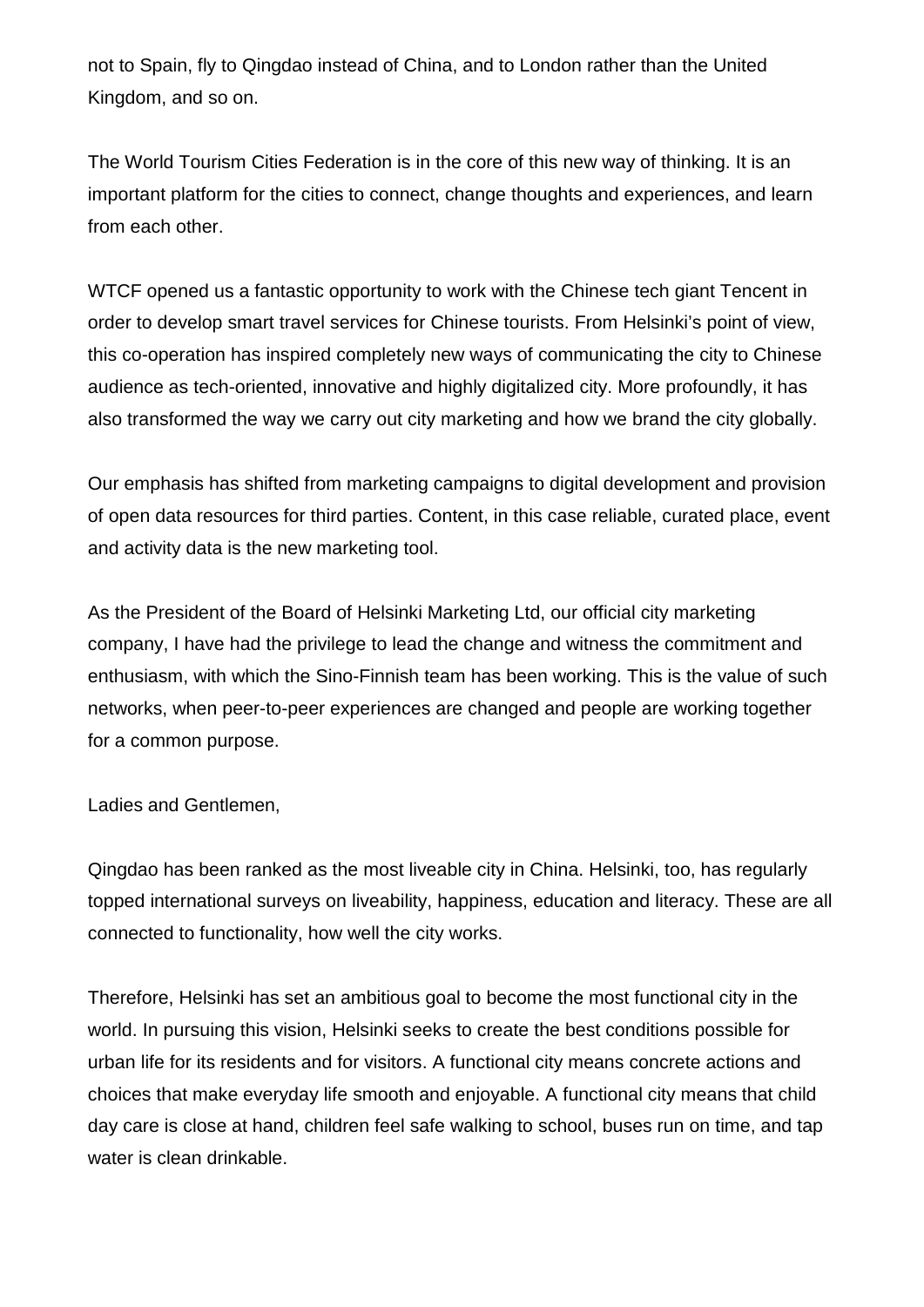This relates back how and why people travel. We want to be the safest, most functional, happiest place to visit. For the travel industry, this means that the infrastructure is reliable, it's easy to get to Helsinki, stress-free to move around. The services work.

The sense of discovery and localness can be further enhanced by modern technology that allows us to plan, dream and interconnect in the ways that have never been possible before. For instance, more Chinese people prefer to experience the cities as independent travelers and try local, genuine experiences.

In Helsinki, this will be enabled by the new app created together by Helsinki and Tencent. Designed especially for Chinese visitors, the WeChat MyHelsinki mini program will soon be the first city app in the world to combine tailored personal recommendations, mobility planning and purchase options for travelers. In the near future, Chinese travelers visiting Helsinki will be able to use WeChat to review local recommendations about best restaurants and sights in town, plan how they can get from their hotel to the restaurant of their choice and pay for both their transportation and the restaurant check using the same app.

We strongly believe that visitors are interested in the same things as the locals are. They should therefore be given the opportunity to explore the city like a local: use the city bikes to discover the beautiful seashore, take a dip in the cold sea after a hot sauna or take the subway to go blueberry picking in the nearest forest.

Ladies and gentlemen,

Helsinki is committed to being a global pioneer in providing access to open data for businesses. The MyHelsinki mini program is a great example what companies can do with the open data sources. Here, it utilises Helsinki's open data about places, events and public transport and bases its recommendations on this information. It helps to tell what's best of Helsinki, providing recommendations one can trust, to millions of Chinese in a way that creates a shareable, local experience.

I want to use this opportunity to thank WTCF and Tencent for this extremely fruitful collaboration. Such innovations and digital development are the central building bricks in Helsinki's tourism brand. Already at this point, the number of Chinese overnight stays in